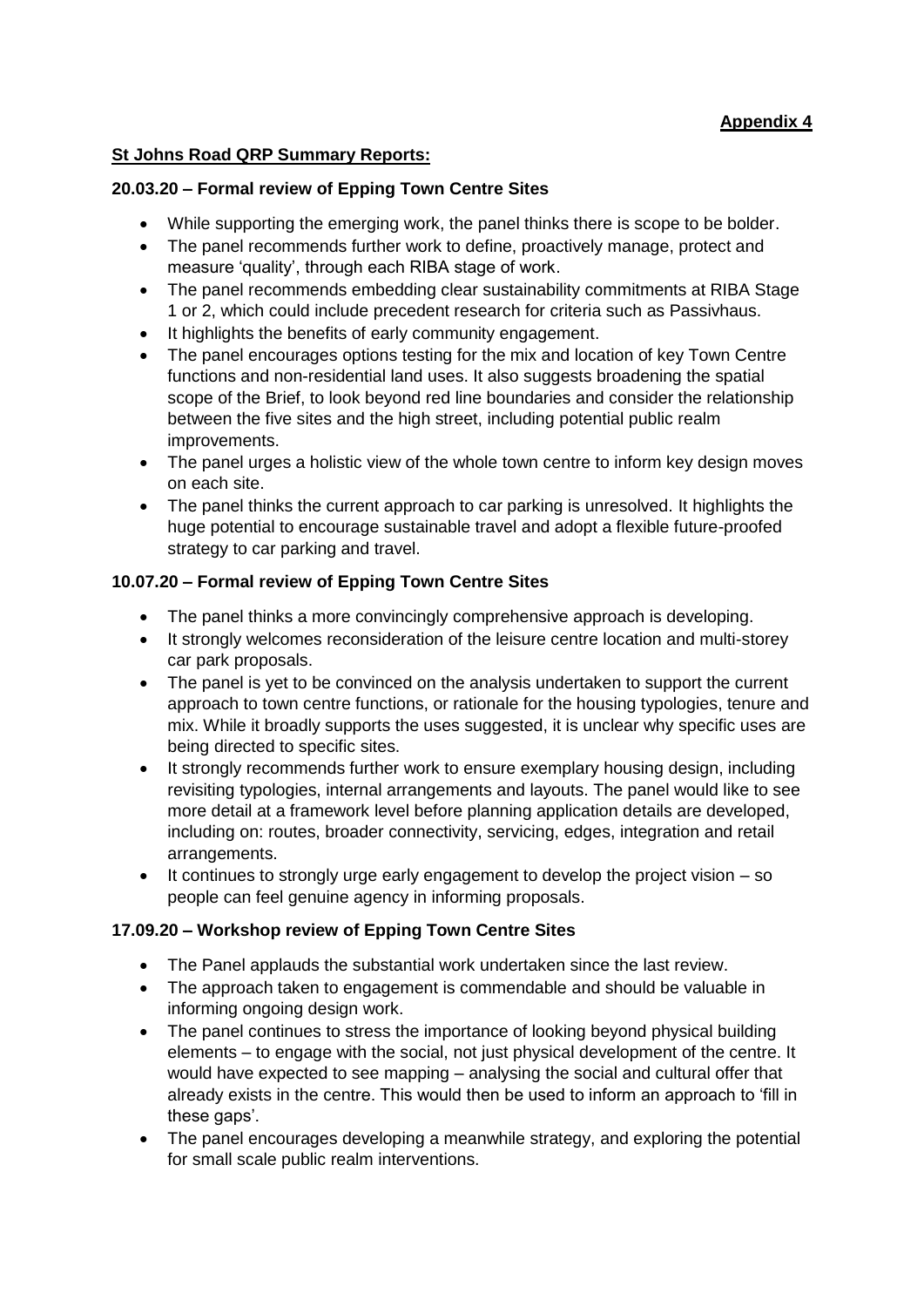Greater clarity is needed on how individual sites and public realm will be phased, funded and delivered including the delivery of public realm improvements.

The panel continues to strongly urge that the council re-consider the 'no net loss' approach to car parking – and follow an evidence-based approach to parking and sustainable travel.

### **16.10.20 –Site Specific Workshop review**

- The panel is broadly supportive of the approach to the development of the St. Johns Road site but recommends further consideration of a number of aspects including the proposed mix of uses, massing, routes, streetscape and car parking.
- While it considers a predominantly residential use appropriate, the panel encourages the inclusion of ground floor non-residential uses in the Centrepoint building to activate the street frontage.
- The panel asks the design team to ensure access and routes have a clear purpose and hierarchy. The masterplan should also take potential development on adjacent sites into account.
- The design team is encouraged to ensure the massing responds to the local morphology, streetscape and urban grain.
- It encourages a significant reconfiguration of Block F, which it considers to be too large and unsympathetic to the local character.
- The design approach should take detailed cues from Epping town centre typologies, with a more unified architectural approach and simpler material palette.
- The proposed green spaces are beneficial, but the same design attention should also be paid to the quality of the proposed streetscape.
- Undercroft parking should be reconsidered, to improve the relationship between ground floor and street.
- The Woodland Walk is welcomed, but greater consideration should be given to introducing passive surveillance.
- The panel welcomes the aspirations to achieve Passivhaus standards, and encourages an equivalent boldness in the development's approach to biodiversity, for example including native habitats.

#### **05.03.21 – Site Specific Formal review**

- The panel supports many aspects of the proposals for the St John's Road site, but notes several areas require further development, notably the public realm quality, landscape, architecture expression and sustainability strategies. It is important that these are addressed prior to planning submission.
- The public realm could respond more positively and actively to the wider urban context, including more civic uses on the ground floors that face public streets and better defined public and private areas.
- The character and design of internal street to access the car parks requires further thought to prioritise the pedestrian experience and car parking should be reduced further.
- The overall route into the site would benefit from more active frontages.
- The landscape strategy should be more ambitious, drawing on the character of Epping town centre, with a coherent approach to all the Qualis sites. Biodiversity gains and the ecological value of open spaces should be clearly defined.
- The use of architectural elements, such as gables and balconies, should help define a hierarchy among the buildings, and also relate to how this development addresses the High Street and St Johns Road.
- All elevations should respond to their orientation and environmental factors and sustainability studies should be actively translated into the designs.